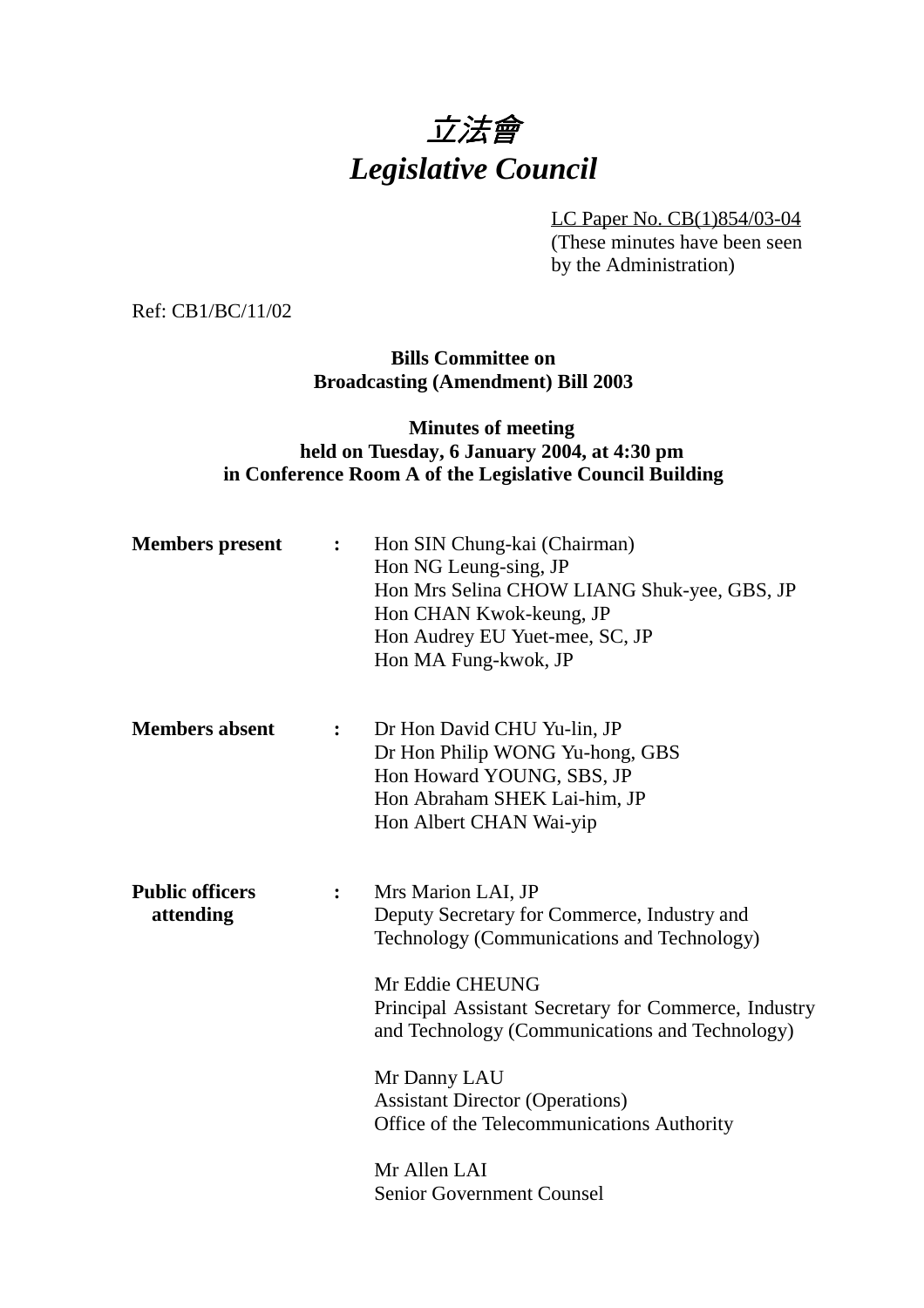| <b>Clerk in attendance</b> | $\mathbf{L}$ | Miss Polly YEUNG<br>Chief Council Secretary (1)3     |
|----------------------------|--------------|------------------------------------------------------|
| <b>Staff in attendance</b> |              | Miss Connie FUNG<br><b>Assistant Legal Adviser 3</b> |
|                            |              | Ms Debbie YAU<br>Senior Council Secretary (1)1       |

### Action

 $\overline{a}$ 

## **I Confirmation of minutes**

| LC Paper No. $CB(1)564/03-04$ | - Minutes of fifth meeting on 26 |  |  |  |
|-------------------------------|----------------------------------|--|--|--|
|                               | November 2003                    |  |  |  |

The minutes of fifth meeting on 26 November 2003 were confirmed.

# **II Meeting with the Administration**

| LC Paper No. $CB(3)602/02-03$                                                                                                                                  | - The Bill                                                                                                                                                                                                                       |
|----------------------------------------------------------------------------------------------------------------------------------------------------------------|----------------------------------------------------------------------------------------------------------------------------------------------------------------------------------------------------------------------------------|
| LC Paper No. $CB(1)2070/02-03(01)$                                                                                                                             | - Marked-up copy of the Bill                                                                                                                                                                                                     |
| LC Paper No. $CB(1)650/03-04(01)$                                                                                                                              | - Administration's response to the<br>Chairman's request raised at the<br>meeting on 26 November 2003                                                                                                                            |
| LC Paper No. $LS31/03-04$                                                                                                                                      | - Information paper on "Options on<br>criminal sanction against domestic<br>pirated viewing of pay television<br>programme services" prepared by<br>the legal adviser of the Secretariat                                         |
| LC Paper No. $CB(1)716/03-04(01)$ - Letter dated 5 January 2004 from<br>(tabled at the meeting and<br>subsequently circulated to members<br>on 7 January 2004) | Hong Kong Cable Television<br>Limited in response to<br>the<br>Administration's comments on the<br>proposed measures against the<br>purchase and possession<br>of<br>unauthorized decoders for domestic<br>use (in English only) |

2. The Bills Committee deliberated (Index of proceedings attached at Appendix).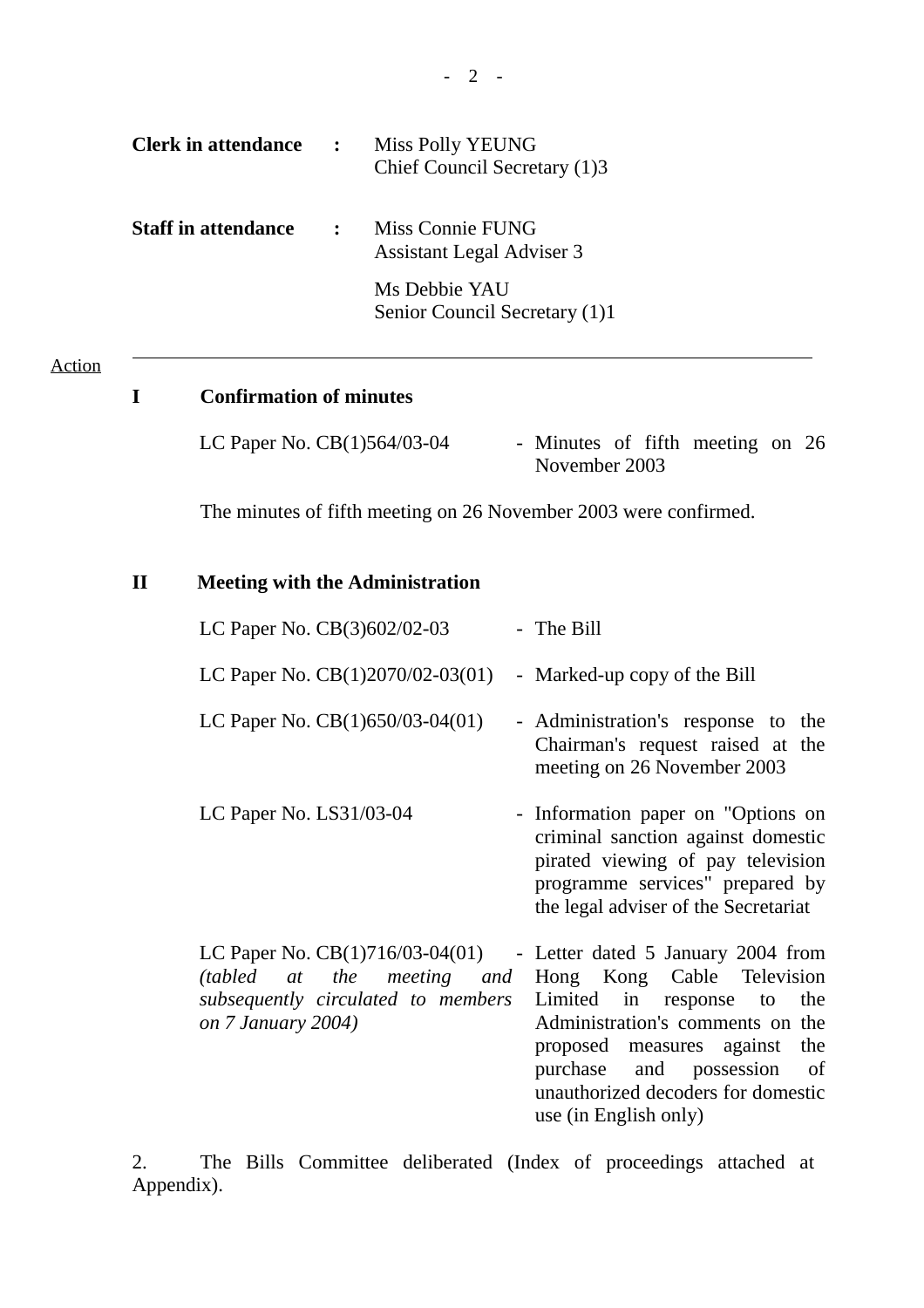3. On one hand, members noted the position of the Administration against the introduction of criminal sanctions against domestic end-users at this stage. On the other hand, they noted the urge of Hong Kong Cable Television Limited (HKCTV) and some other members of the television-related industry that criminal sanctions should be provided. Considering that both sides held divergent views, the Chairman suggested and members agreed that meanwhile, the Bills Committee should proceed to clause-by-clause examination, while individual members could consider proposing Committee Stage Amendments (CSAs) to the Bill if necessary.

Issues which required follow-up actions/consideration by the Administration

### Clause 2 - proposed definition of "unauthorized decoder"

4. Members were concerned that in the light of new technologies and changing sales practices, whether the scope of the proposed definition of "unauthorized decoder" would also include scenarios such as:

- (i) decoders lawfully obtained for receiving pay TV programme services which were provided to the user as a premium gift or as part of a bundled service the fees for which were integrated and no separate subscription was required to be paid; and
- (ii)other types of unauthorized devices or other means of receiving encrypted signals of pay TV programmes for which the subscription fees were waived.
- Admin 5. The Administration noted members' concern and undertook to examine/clarify the scope of the proposed definition of "unauthorized decoder".

Clause 3 - proposed sections  $6(1)(a)$  and  $6(1)(b)$ 

- Admin 6. The Administration was requested to note/consider the comments/concerns of Assistant Legal Adviser 3 (ALA3) on proposed sections 6(1)(a) and 6(1)(b):
	- (a) whether the term "business" as used in proposed sections  $6(1)(a)$  and  $6(1)(b)$  should receive a liberal or a restrictive interpretation and the possibility that the term "business" as used in proposed section  $6(1)(b)$ could be interpreted in its general sense to mean "activities", which might be wider than the Administration's policy intent to impose criminal sanction on businesses which traded or made use of unauthorized decoders for profit by avoiding payment of subscription;
	- (b) the scope of the reference to "for the purpose of, or in connection with, trade or business" under proposed section  $6(1)(b)$  was wider than "in the course of trade or business" under proposed section 6(1)(a) and a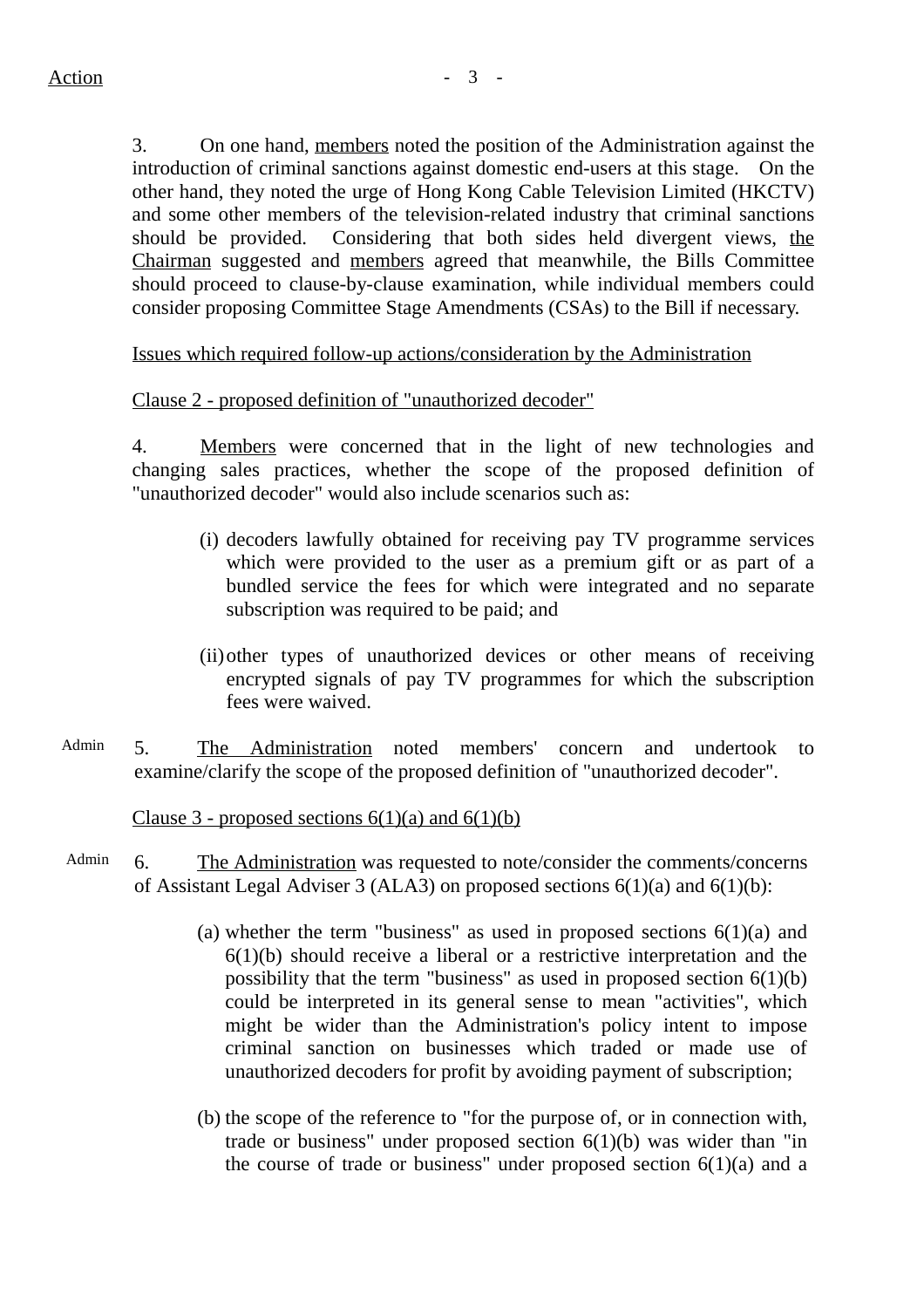$Action$   $-4$   $-$ 

similar reference in the Copyright Ordinance was the subject of amendments in the Copyright (Amendment) Bill 2003 now under scrutiny by LegCo; and

(c) the scope of the offence of "possession" of an unauthorized decoder under proposed section  $6(1)(b)$  appeared to be wider than the Administration's policy intent to impose criminal sanction against the supply and use of unauthorized decoders for commercial purposes.

7. The Chairman and Mrs Selina CHOW had no strong view against the possible wide scope of the offence under proposed section 6(1)(b).

Clerk 8. To examine how far digitization could contain the problem of pirated viewing, members agreed that the Bills Committee should invite the views of Hong Kong Cable Television Limited (HKCTV) and other pay TV licensees on the extent of the problem, the effectiveness of digitization in containing the problem and measures that the Government could/should take to facilitate the digitization process.

> (*post-meeting note:* The Secretariat has written to all pay TV licensees on 7 January 2004 inviting them to give views on the above issues).

 ALA3 9. The Chairman requested ALA3 to scrutinize the Chinese version of the Bill and draw to the attention of the Bills Committee any drafting issues where necessary.

Date of next meeting

10. Members agreed that the seventh meeting of the Bills Committee would be held on 2 February 2004 at 2:30 pm.

Members 11 Admin The Chairman advised that individual members who would like to propose CSAs to the Bill should provide them early so that the Bills Committee could have ample time to consider them. He also asked the Administration to forward its proposed CSAs, if any, for members' consideration at the next meeting.

## **III Any other business**

12. There being no other business, the meeting ended at 6:00 pm.

Council Business Division 1 Legislative Council Secretariat 27 January 2004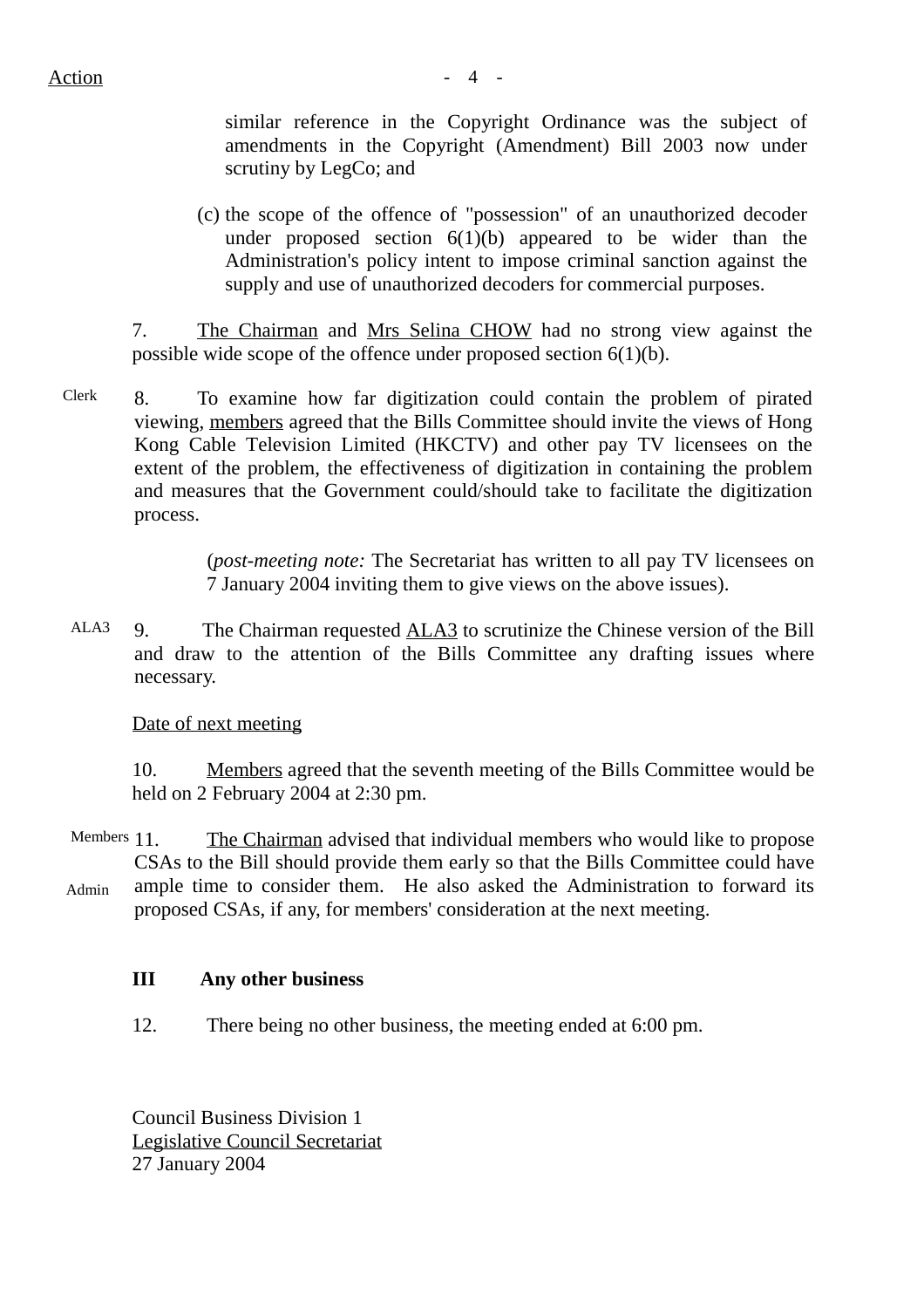## **Proceedings of the meeting of the Bills Committee on Broadcasting (Amendment) Bill 2003 on Tuesday, 6 January 2004, at 4:30 pm in Conference Room A of the Legislative Council Building**

| <b>Time</b>      | <b>Speaker</b>                                            | Subject(s)                                                                                                                                                                                                                                                                                                                                                                  | <b>Action</b>                                                                  |
|------------------|-----------------------------------------------------------|-----------------------------------------------------------------------------------------------------------------------------------------------------------------------------------------------------------------------------------------------------------------------------------------------------------------------------------------------------------------------------|--------------------------------------------------------------------------------|
| <b>Marker</b>    |                                                           |                                                                                                                                                                                                                                                                                                                                                                             | <b>Required</b>                                                                |
| 000000<br>000344 | Chairman                                                  | Introductory remarks and confirmation<br>of<br>minutes of meeting on 26 November 2003.                                                                                                                                                                                                                                                                                      |                                                                                |
| 000345<br>001104 | The Administration                                        | The Administration introduced its response to<br>Chairman's request raised at the meeting on 26<br>November 2003 (CB(1)650/03-04(01)).                                                                                                                                                                                                                                      |                                                                                |
| 001105<br>001544 | Mr MA Fung-kwok<br>The Administration                     | Members noted that:<br>(a) criminal sanctions against domestic/private<br>unauthorized reception of pay television<br>programme<br>services had<br>(TV)<br>been<br>introduced in UK and Canada when<br>analogue broadcasting was still prevalent;<br>and<br>(b) enforcement action and recent legislative<br>amendments in Canada mainly focused on<br>commercial dealings. |                                                                                |
| 001545<br>001700 | <b>CHAN</b><br>Kwok-<br>Mr<br>keung<br>The Administration | Examples of possible breach of certain<br>provisions of the Copyright Ordinance by<br>lawful subscribers of pay TV programme<br>services who had disseminated copies of the TV<br>other<br>without<br>programmes<br>people<br>to<br>authorization.                                                                                                                          |                                                                                |
| 001701<br>002559 | Mrs Selina CHOW<br>Chairman<br>The Administration         | (a) Whether expediting digitization of services<br>could effectively contain pirated viewing.<br>(b) The practical experience of Hong Kong<br>Cable Television Limited (HKCTV) in<br>digitization.<br>(c) Views of other pay TV licensees should also<br>be sought.                                                                                                         | The<br>Clerk<br>to<br>follow-up<br>as<br>per<br>paragraph 8 of the<br>minutes. |
| 002600<br>003100 | Assistant<br>Adviser 3 (ALA3)                             | Legal ALA3 introduced the information paper on<br>options of criminal sanction against domestic<br>pirated viewing of pay television programme<br>services (LS31/03-04).                                                                                                                                                                                                    |                                                                                |
| 003101<br>003332 | The Administration                                        | fundamental question of whether<br>$(a)$ The<br>domestic/private pirated viewing should be<br>made a criminal offence.<br>(b) The Administration's stance against the<br>introduction of 'fixed penalty' for the<br>possession of unauthorized decoders if this                                                                                                             |                                                                                |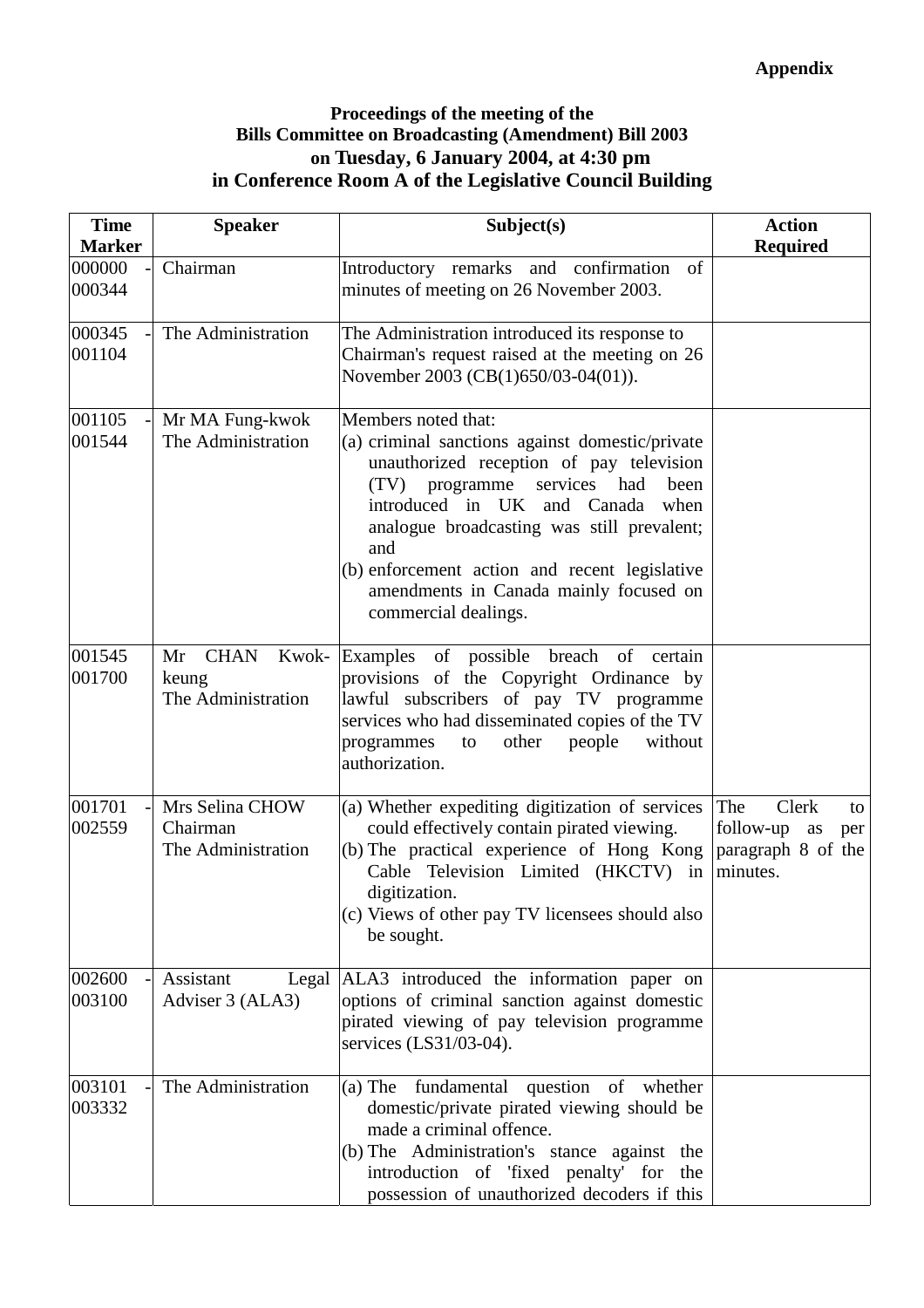| <b>Time</b>          | <b>Speaker</b>                                             | Subject(s)                                                                                                                                                                                                                                                                                                                                                                                                                                                                                                                                                                                                                                                                                                                                                                      | <b>Action</b>                                                           |
|----------------------|------------------------------------------------------------|---------------------------------------------------------------------------------------------------------------------------------------------------------------------------------------------------------------------------------------------------------------------------------------------------------------------------------------------------------------------------------------------------------------------------------------------------------------------------------------------------------------------------------------------------------------------------------------------------------------------------------------------------------------------------------------------------------------------------------------------------------------------------------|-------------------------------------------------------------------------|
| <b>Marker</b>        |                                                            |                                                                                                                                                                                                                                                                                                                                                                                                                                                                                                                                                                                                                                                                                                                                                                                 | <b>Required</b>                                                         |
|                      |                                                            | was made a criminal offence.<br>(c) The severity or public harm caused by<br>unauthorized decoders to justify forfeiture.<br>(d) Whether domestic pirated viewing <i>per se</i> or<br>the mere possession of unauthorized<br>decoders was the act to be proscribed.                                                                                                                                                                                                                                                                                                                                                                                                                                                                                                             |                                                                         |
| 003333<br>003920     | Mrs Selina CHOW<br>ALA3<br>Chairman                        | Difficulty in proving that a person possessing<br>an unauthorized decoder had the intention of<br>using it to view pay television programme<br>services to avoid payment of subscription and<br>hence, the need to consider providing for<br>presumption and defences in law if mere<br>possession by domestic end-users was to be<br>made a criminal offence.                                                                                                                                                                                                                                                                                                                                                                                                                  |                                                                         |
| $003921 -$<br>004918 | Mr MA Fung-kwok<br>The Administration                      | (a) Mr MA Fung-kwok was in support of<br>criminalizing domestic pirated viewing to<br>maintain Hong Kong's position as<br>an<br>important broadcasting hub and to foster the<br>development of creative industries.<br>(b) The Administration's position that it would<br>consider criminalizing domestic pirated<br>viewing if piracy was still rampant after<br>HKCTV had completed its digitization<br>project and that its approach was in line with<br>the international practice.<br>(c) Reference to i-Cable Limited's Interim<br>Report stating, inter alia, the effectiveness of<br>digitization.<br>(d) Availability of proposed civil remedies to<br>pay TV licensees.<br>(e) Operators' responsibility to improve their<br>encryption technology from time to time. |                                                                         |
| $004919 -$<br>005345 | Chairman<br>Mrs Selina CHOW<br>Clerk<br>The Administration | (a) Members noted the previous submissions of $ $ The<br>HKCTV and Nagravision on the inadequacy<br>of technology alone to deal with pirated<br>viewing<br>of pay<br>TV prorgrammes<br>$(CB(1)181/03-04(01)$ and $(02)$ ).<br>(b) Further measures, if any,<br>which<br>the<br>Government could/should take to facilitate<br>and assist the operator(s) concerned in the<br>digitization process.                                                                                                                                                                                                                                                                                                                                                                               | Clerk<br>to<br>follow-up<br>as<br>per<br>paragraph 8 of the<br>minutes. |
| 005346<br>005419     | Chairman                                                   | (a) Members agreed to proceed to clause-by-<br>examination of the Bill.<br>clause<br>The<br>Chairman proposed to go through the<br>English version of the Bill during clause-by-                                                                                                                                                                                                                                                                                                                                                                                                                                                                                                                                                                                                | $ALA3$ to note as<br>per paragraph 9 of<br>the minutes.                 |